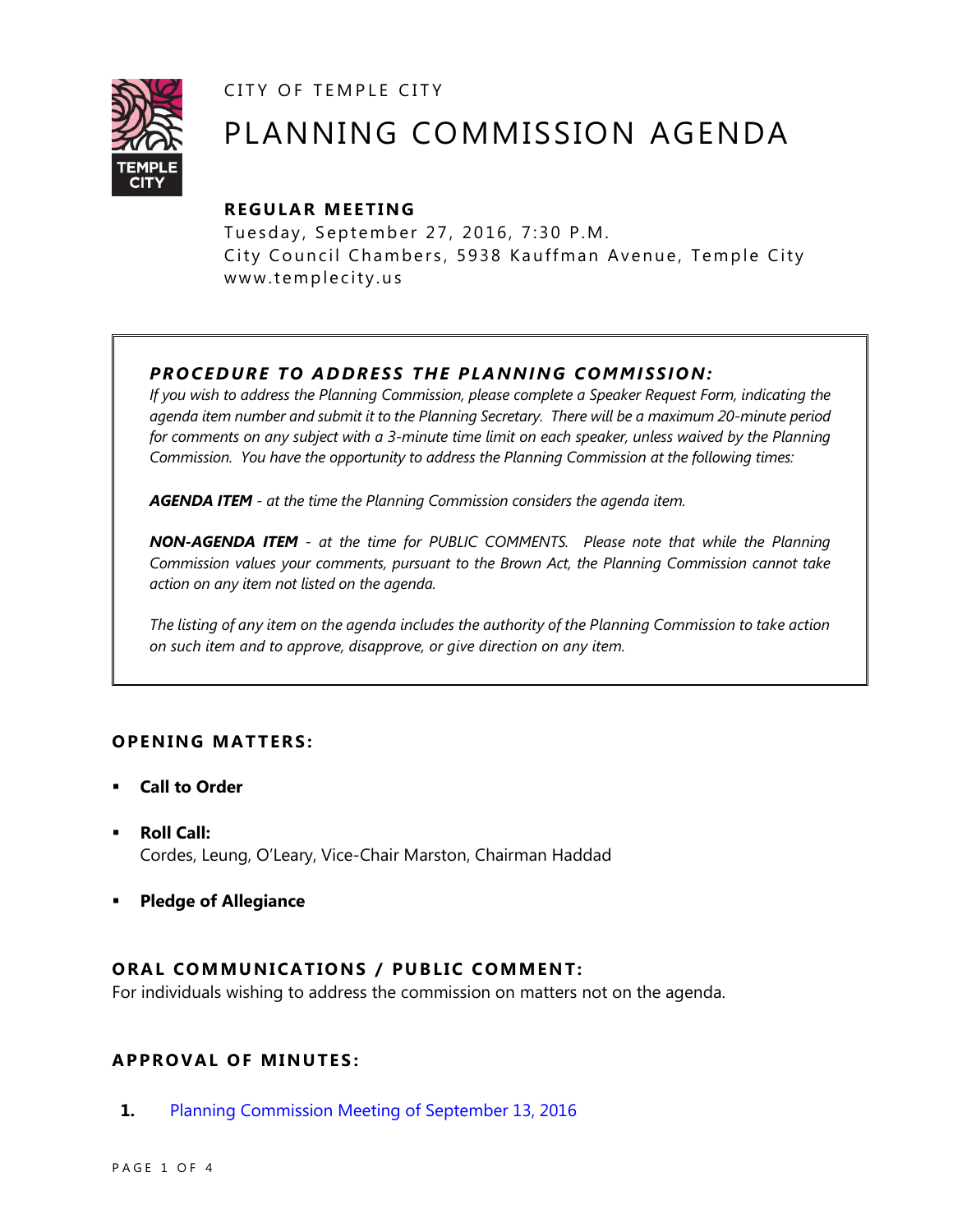#### **PUBLIC HEARING ITEMS:**

- **2. File: PL 16-315.** [A tentative tract map and a major site plan review to allow the construction](http://ca-templecity.civicplus.com/DocumentCenter/View/6803)  [of eight condominium units in the R-2 zone.](http://ca-templecity.civicplus.com/DocumentCenter/View/6803)
	- Address: 4839-4849 Glickman Avenue
	- Recommendation: Adopt the attached resolution finding that the project is exempt from CEQA and approving File 16-315 subject to the proposed conditions of approval.
	- Project Planner: Vincent Gillespie, Planning Intern vgillespie@templecity.us
- **3. File: PL 15-316.** A conditional use permit to establish a 7,891 square foot karaoke television [\(KTV\) business located in the Camellia Square shopping center.](http://ca-templecity.civicplus.com/DocumentCenter/View/6800)

| Address:         | 9055 Las Tunas Drive, Unit 125                                                                            |
|------------------|-----------------------------------------------------------------------------------------------------------|
| Recommendation:  | Adopt the attached Resolution finding that the project is exempt from<br>CEQA and denying File PL 15-316. |
| Project Planner: | Adam Gulick, Associate Planner<br>aguilick@templecity.us                                                  |

**4. File: PL 16-402.** [A modification of an approved conditional use permit to expand an existing](http://ca-templecity.civicplus.com/DocumentCenter/View/6801)  [afterschool education business \(a 1,100 square foot art school\) to occupy an adjacent 1,100](http://ca-templecity.civicplus.com/DocumentCenter/View/6801)  [square foot commercial unit. The applicant is also requesting to operate on Saturday and](http://ca-templecity.civicplus.com/DocumentCenter/View/6801)  [Sunday.](http://ca-templecity.civicplus.com/DocumentCenter/View/6801)

| Address:         | 5921 and 5923 Cloverly Avenue                                                                                                                                           |
|------------------|-------------------------------------------------------------------------------------------------------------------------------------------------------------------------|
| Recommendation:  | Adopt the attached Resolution finding that the project is exempt from<br>CEQA and approve File PL 15-402 subject to the proposed recommended<br>conditions of approval. |
| Project Planner: | Adam Gulick, Associate Planner<br>aguilick@templecity.us                                                                                                                |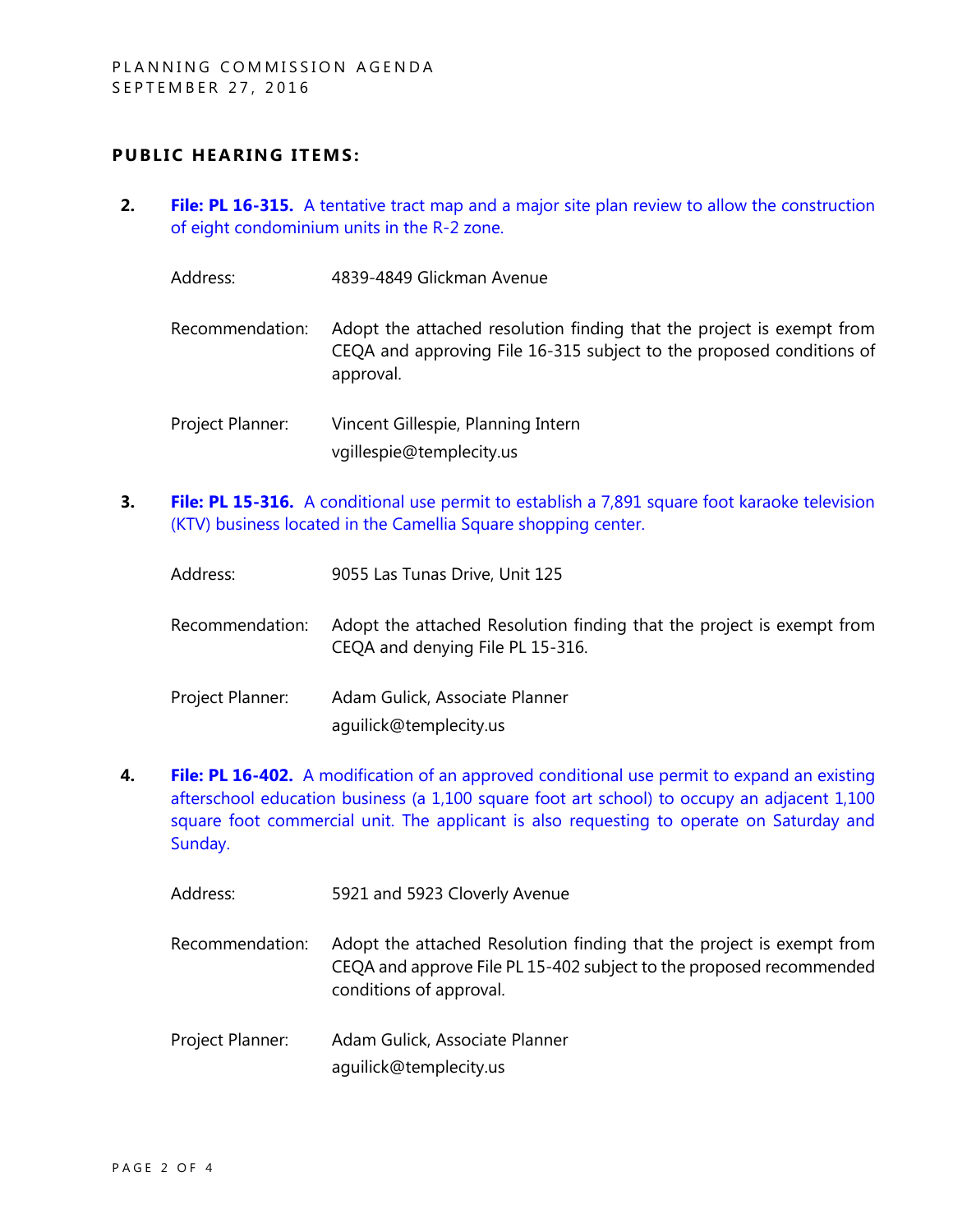#### DISCUSSION ITEM(S):

**5. None**

#### **FUTURE AGENDA ITEMS AND REPORTS:**

**6. Planning Manager's Report**

Update on current projects and future agenda items.

**7. Comments from Commissioners**